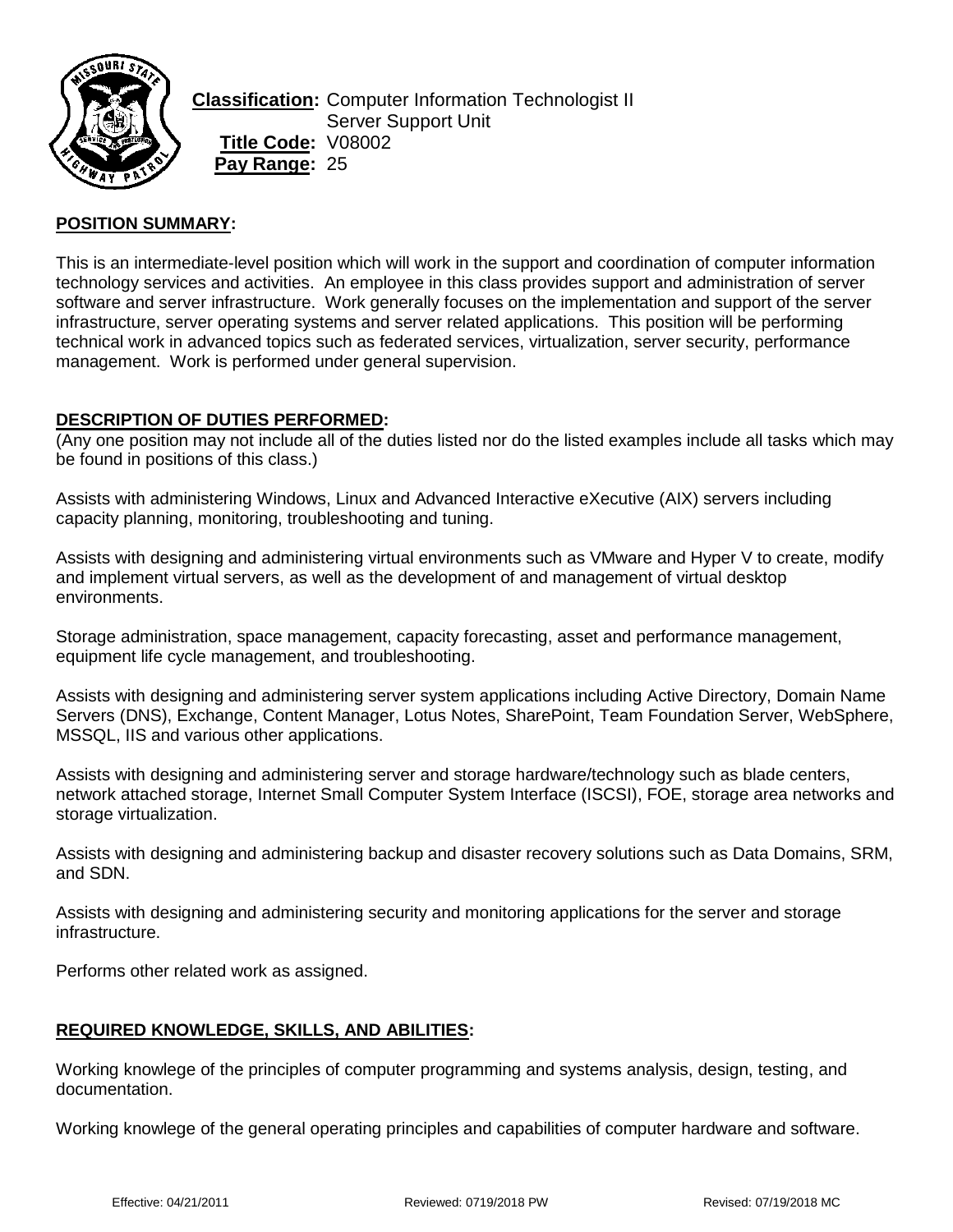# **Classification:** Computer Information Technologist II Server Support Unit **Title Code:** V08002 **Pay Range:** 25 **Page 2 Page 2 Page 2 Page 2 Page 2 Page 2 Page 2 Page 2**

Working knowlege of or ability to learn the Criminal Justice Information Services (CJIS) Security Policy.

Working knowlege of or ability to learn the MULES system as it relates to the technical connectivity and CJIS requirements.

Knowledge of software reference libraries and related utility programs.

Knowledge of computer security systems and procedures.

Knowledge of computer networking and telecommunications.

Knowledge of computer operating systems.

Knowledge of database management systems.

Knowledge of or ability to learn the agency's automated information systems.

Knowledge of or ability to learn the agency's functions and their interrelationships.

Knowledge of the principles of cost benefit analysis.

Knowledge of the principles of project management.

Knowledge of the principles of disaster recovery.

Knowledge of the procurement process.

Knowledge of continuing trends and developments in computer hardware and software.

Knowledge of various computer platforms.

Knowledge of the information strategic planning process.

Knowledge of the systems management process.

Knowledge of the principals of information system audits and security testing.

Possess good organizational skills.

Possess research and analysis skills.

Ability to learn to utilize project management tools.

Ability to learn to prepare and interpret server-related documentation.

Ability to learn to prepare and maintain standards, policies, procedures, guidelines and technical manuals.

Ability to learn to troubleshoot and resolve hardware and/or software problems.

Ability to learn to create and present materials for training programs.